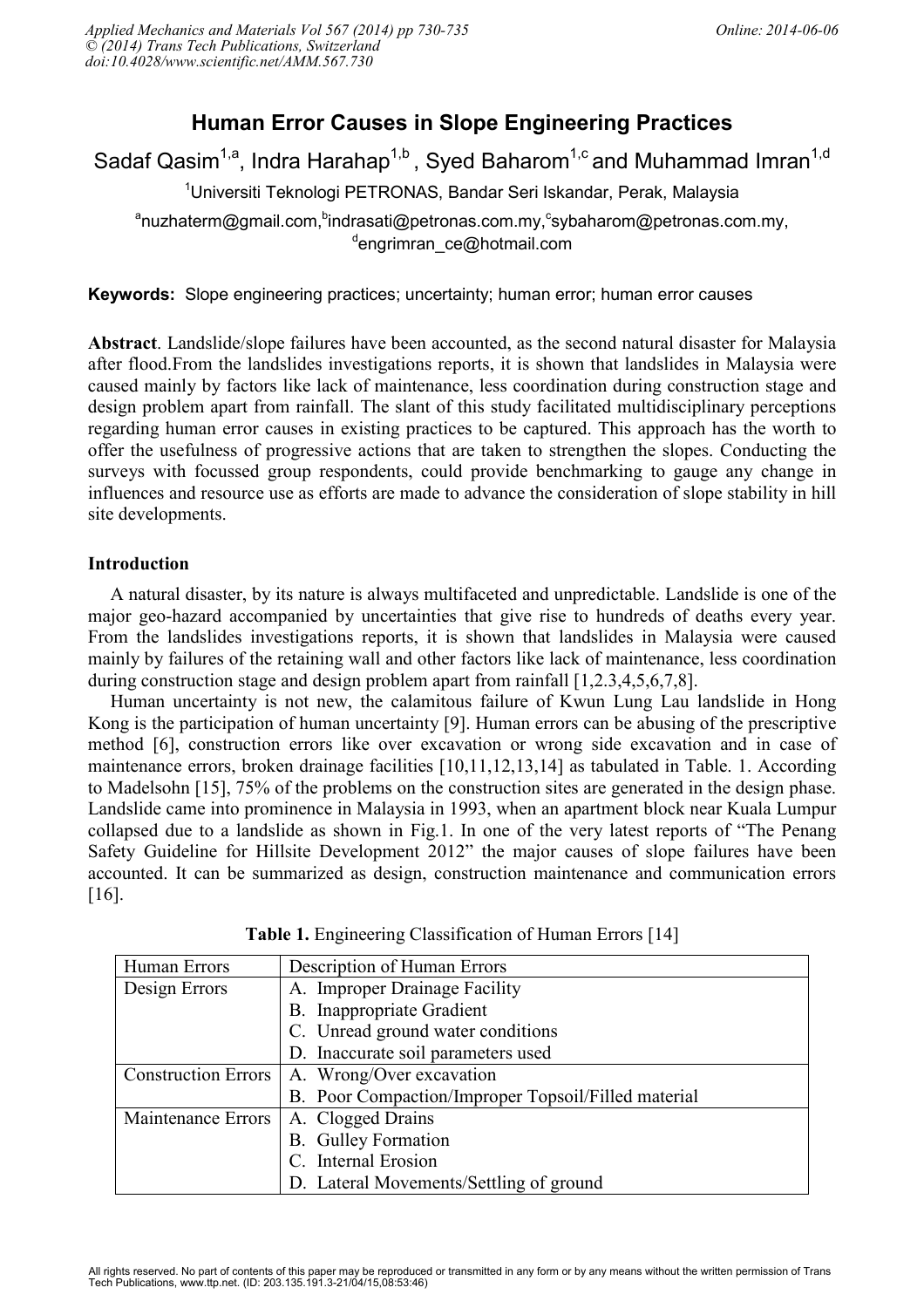

**Figure 1.** Highland Towers Collapse [6] **Figure 2.** Slope Engineering Tasks

In this paper author has taken three main objectives:

- i. To classify the stages which are responsible for slope instability/slope failures.
- ii. To identify the human error causes of the identified stages by utilizing absolute probability judgement criteria.
- iii. To verify the human error causes in relation with other studies.

#### **Human Error Causes Responsible for Slope Failures**

A general survey was conducted in response of literature review findings, a total of 155 Malaysian based civil engineering industry practitioners (including architects, engineers, quantity surveyors, academicians and contractors) were enquired about the factors responsible for slope failures. The survey questions are prepared on the bases of the available literature and the records of slope failure reports prepared by various governmental and nongovernmental agencies involved with slope failure mitigation and management measures. The designed questionnaire, tries to catch up those factors (apart from rainfall) due to which slope failures are increasing. For the choice of respondents, snowball sampling technique is used. The snowball sampling technique is much like asking your subjects to nominate another person with the same trait as your next subject. The researcher then observes the nominated subjects and continues in the same way until the obtaining sufficient number ofsubjects. Snowball sampling technique works like a chain referral. Respondents were encouraged to furnish further causes that they measured imperative, and in reply there was some suggestion related with the individuals virtues (like communication ability and decisive power) and to "practices" were significant as tabulated in Table 2. This paper deliberates on the identification of the human error causes in different stages (from planning until maintenance), but with reference to the interview study as shown in Fig. 2.

#### **Results and Discussion**

Regarding different stages involved to confirm slope stability, from planning until maintenance numbers of human error causes (HECs) are governing, and the affect of the governing causes are further used to overcome the chances of slope instabilities or slope failures. Under the category of feasibility study, development plans, planning for drainage facility, site reassessment and counter checking of survey data has been considered. All the subtask items of feasibility study show more or less same HECs. Most of them are reflecting individual's attitude /organizational trends (namely poor feedback, time constraints, inexperienced, etc.). This is in real the validation of the findings put forwarded by Too and associates [17]. According to Too and associates [17]many of the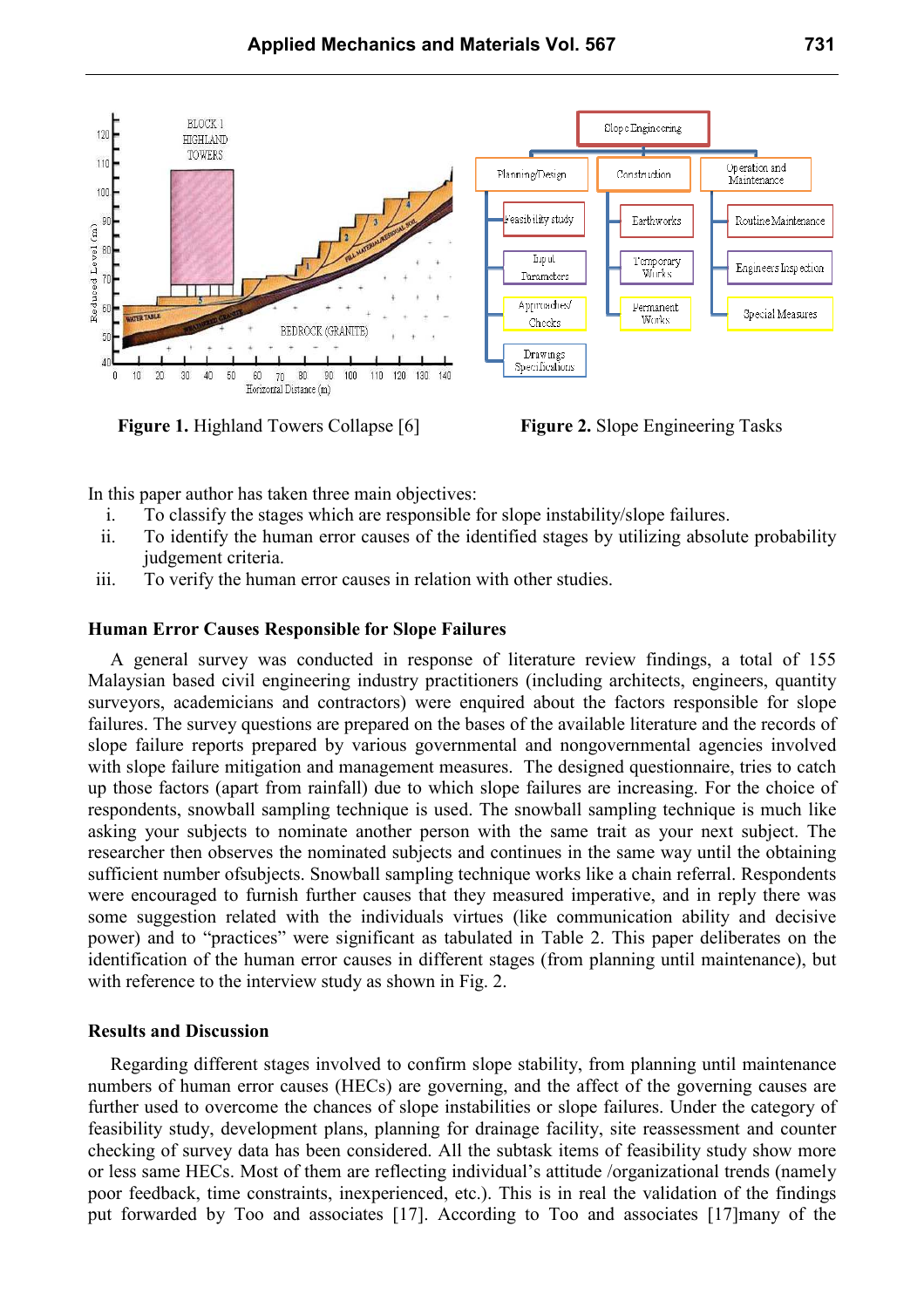problems linked with hillside are due to human errors, in the early phase with the development. This is also propped up by Corrie [18] who found that the reasons of project failures going on during implementation or after completion can often be sketched back to deficiencies in the planning stages. Likewise, Frimpong and associates [19] reported that most of hillside failures can be overcome if located at the initial stage during the development project. Hence, good practice and successful project planning, controlling and monitoring should be fixed early in order to develop project performance. Gue and Wong [10] also admitted and emphasized to cover these flaws through desk study, site reconnaissance and sub surface investigations [10]. All the failures can be avoided, if proper care has been given during planning, sub surface investigation, analyses, design and construction. The need of specialist input is usually neglected due to over confidence. Therefore, many projects suffer due to inexperienced professionals [20]. According to Oakes [21], the benefits of a good project development plans must include earlier identification of risks and issues; adoption of good practice; availability of skills and experience; improved communication; improved ability to allocate resources; improved predictability of project delivery; and greater confidence to take risks.

| <b>Stages</b>                   | Sub-Stages                                                                    | Human Error Causes                             |
|---------------------------------|-------------------------------------------------------------------------------|------------------------------------------------|
| Planning<br>and Design          |                                                                               | inadequacy of the available data               |
|                                 | Feasibility study                                                             | Inexperience                                   |
|                                 | <b>Input Parameters</b>                                                       | ambiguous/ outdated standards                  |
|                                 | Approaches and Checks                                                         | Absolute judgement required                    |
|                                 | Technical<br>drawings/specifications                                          | Inaccurate soil parameters                     |
|                                 |                                                                               | Deficient thumb rules                          |
|                                 |                                                                               | Improper experimental setup                    |
| Construction                    | Earthworks<br>Temporary works<br>Permanent works                              | Improper sequencing                            |
|                                 |                                                                               | Lacking in supervision                         |
|                                 |                                                                               | Inexperience                                   |
|                                 |                                                                               | Over excavation/improper method of excavation  |
|                                 |                                                                               | Inadequate temporary support                   |
|                                 |                                                                               | <b>Excessive construction loads</b>            |
|                                 |                                                                               | Material deficiencies                          |
|                                 |                                                                               | ambiguous/ outdated standards                  |
| Operation<br>and<br>Maintenance | Routine<br>monitoring/maintenance<br>Engineers inspection<br>Special measures | communication power                            |
|                                 |                                                                               | No independent check                           |
|                                 |                                                                               | Mismatch between perceived and real risk       |
|                                 |                                                                               | Application of unsuitable maintenance criteria |
|                                 |                                                                               | Following outdated strategies                  |
|                                 |                                                                               | Weak decisive power                            |
|                                 |                                                                               | Inexperience                                   |

**Table 2.** Human Error Causes at Different Stages of Slopes Engineering Practices

In category of "selection of input parameters" the two most important parameters required for analyzing and design cut slopes in residual soils are effective stress strength parameters and ground water table. As Taha and associates reported [22], that information about the shear strength of soil and its behaviour is essential for safe and economic design of geotechnical structures. Gue and Cheah [23] also confirmed that sub surface investigations and laboratory tests are not carried out to determine representative soil parameters, subsoil and ground water profile for analysis and design of slopes. A lack of good understanding of soil behaviour is usually a significant cause to slope failures [23].One of the facts discovered through experts that improper experimental setup has also been observed in many of the projects. According to Tan and Gue [24], selection of appropriate shear strength parameters is very crucial in design of cut slopes. It is significant to admit that stiff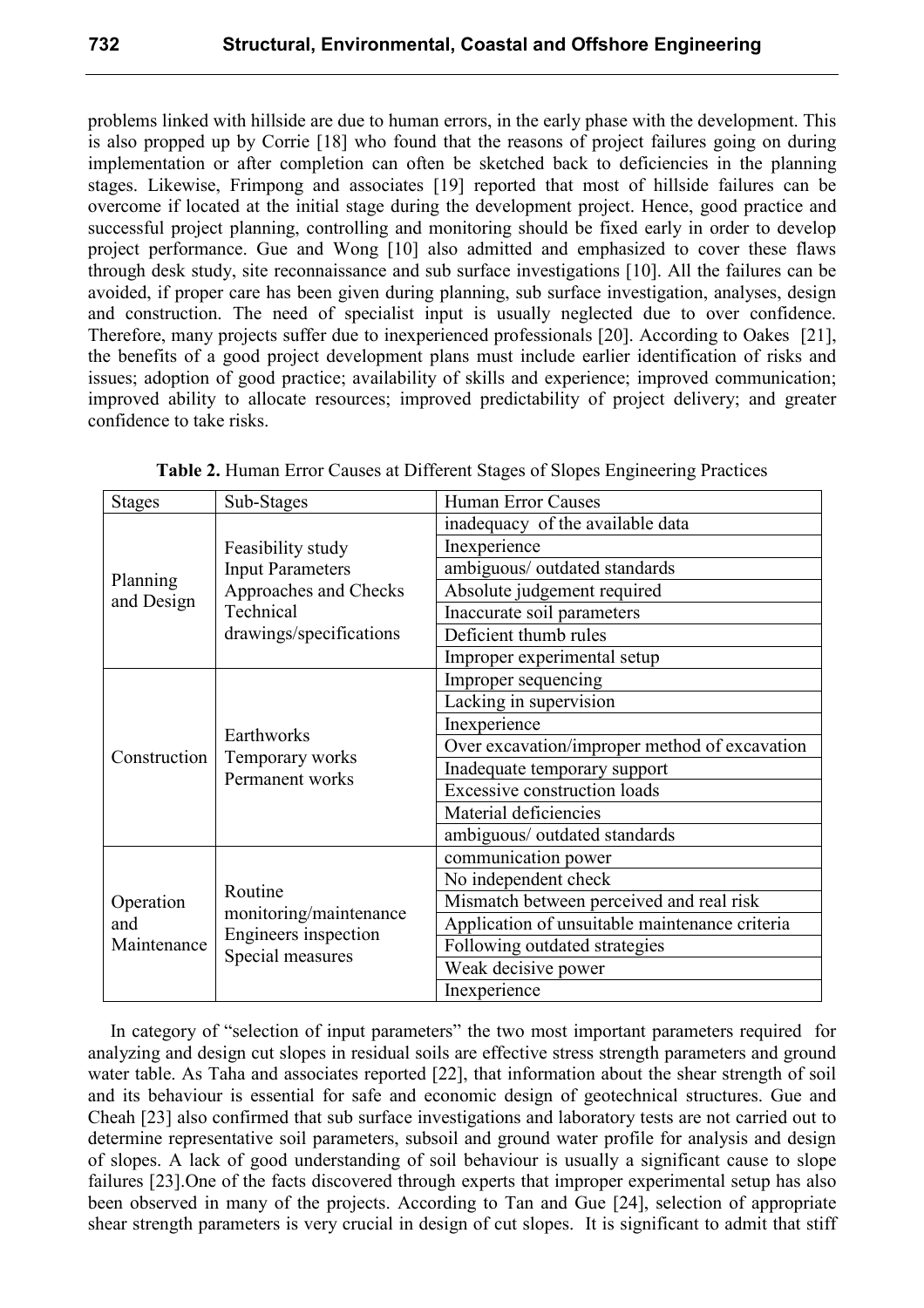materials like residual soils have discontinuities which the small scale tests may sometimes unable to detect, and over-estimate soil shear strength. On the other hand, if large-sized particles, of the residual soil mass cannot be quantitatively assessed and the small-scale laboratory tests carried out on the matrix material of the residual soils will usually under-estimate the shear strength parameters of the in-situ material mass. Hence special care has to be taken, in the selection of representative soil strength for slope stability analysis [24].

Water management is an essential factor in controlling slope stability. Surface drainage and protection are necessary to reduce infiltration and erosion caused by heavy rainfall especially during monsoon. When designing surface drainage on steep slopes, it is important to make sure that drains have sufficient capacity to take run off. General guidelines for design of permanent drainage are based upon a 100-year return -period of rainfall and temporary drainage is based upon a 10-year return periods [25, 26]. Deep underdrains can be utilized to lower groundwater levels in slopes and intercept seepage before it can reach the slope face. In drainage facility planning and design, the major basic event is non conformance/inadequacy of the available data like groundwater conditions (resulting from 10 years return-period from rainfall or representative groundwater level (through observation and estimation), peak runoff, discharge capacity, etc. This basic event can be assessed easily by keeping in view the findings of Gue and Wong [10]. Irrespective of the expansion pattern, because of urbanization in the hilly area, imperviousness of the surface increases and this leads to high runoff generation. Safe drainage of such high runoff to the ultimate outlet (river or water bodies in the form of lake) always remains a challenging task [27]. The design discharge must have the provision to adjust the future possible development of the area. Discharge may increase with time primarily due to three factors: 1) increase in building density and paved area, 2) increase in rainfall intensity because of impact climate change, and 3) increase of per capita water utilization because of improved life style and better water supply [27]. Considering these factors, it is advisable to go for an appropriate design of the drainage system, so that the system remains sufficient to meet the increasing future demand at least for the next 50 years [27].The construction of the structures such as soil nailing, contiguous bored piles and retaining walls needs full expertise.As pouring of concrete/spraying of concrete, twisting and placing of steel as the structures requires proper sequence and experienced supervision in the tasks. It is also supported by the investigation results indicated that the collapsed of the segmental retaining wall wasmainly due to the internal instability. Due to the space constraints and the existing reservoiron top of the slope, the excavation into the toe of the slope was limited. The anchorage lengthfor the segmental retaining wall was also limited resulting insufficient resistance [28]. The bad construction practices can be prevented if proper supervision by design consultants collectively with reliable experienced contractors having clear methods/statements for construction is followed [6]. According to Gue and Tan [2] the personnel supervising hill-site developments must have enough familiarity and experience in geotechnical engineering and geology to spot any irregularities that might be dissimilar from those predict and advocate in design [2].

 Undoubtedly, in maintenance issues, most of the time abrupt but wise/proper judgements and decisions have to be made by the analyst. Of course in tropical countries like Malaysia where an average rainfall is 2550mm, which is above the global average, drainage is the major concern from every aspect (from planning till maintenance) [10]. Malaysian practice on slope maintenance has always consulted the guidelines published by Hong Kong GEO for both routine maintenance and layman and Engineer's inspection. Detailed recommendations for the necessary maintenance regime are stated in Geoguide 5 (2003). However, such a scheme has only become popular after it has been identified as one of the root causes of landslide incidents. These are damaged/clogged drains, inadequate surface erosion control, etc [29]. Landslide cases like Bukit Antarabangsa (2008), Bukit Antarabangsa (1999), and Highland Towers (1993) are the examples of the above mentioned root causes [11, 13, 30, 31]. In concern with slope maintenance factors, it is suggested that awareness alone is not enough, it is the authorities involved must know how to take up the work and must have in hand proper set of standards of good practice for slope maintenance [2].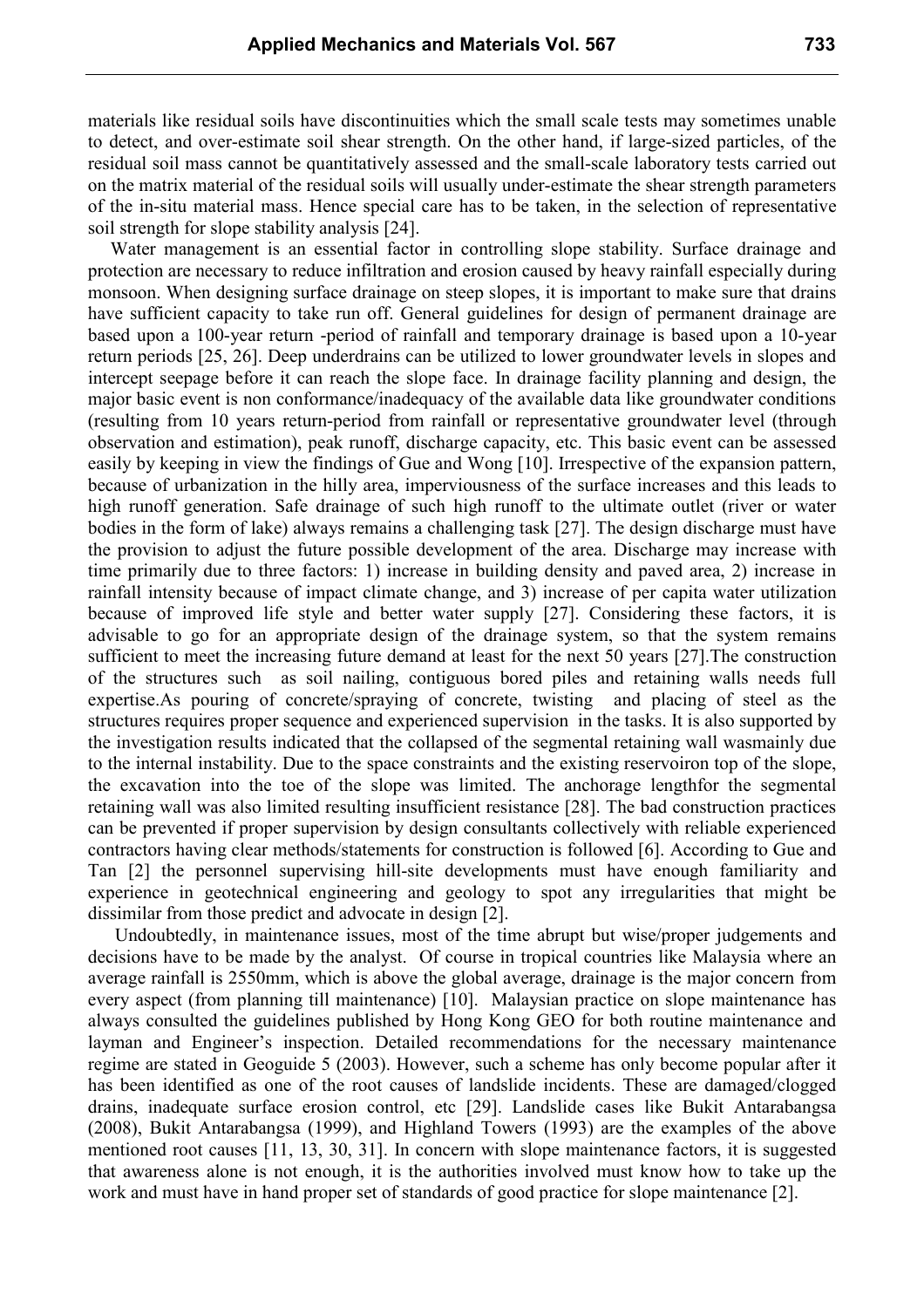# **Conclusion**

Through conducting surveys and concerning materials, it is apparent that the causes of slope failures are related to poor and/or flawed design and construction and non-preferential maintenance criteria. It is also pertinent to note that at every related tasks/subtasks involved in slope engineering practices, human errors are observed. The quantification or the significant level of these human errors can be overcome by countering the causes responsible for its generations.This research aims to reduce cases of slope failures and construction collapses due to unintended human errors in structural design and construction in the country. Although it is not so straightforward, but by identifying human error causes, it can be minimized with some extent.

# **Reerences**

[1] Gue, S.S. and T.Y. Chin, Mitigating the Risk of Landslide on Hill -site Development in Malaysia. 2nd World Engineering Congress, Srawak Malaysia, 2002.

[2] Gue, S.S. and Y.C. Tan, Landslides: Cases histories, lessen learned and mitigation measures. Paper presented at the Landslide, sinkhole, structure failure: Myth or science? Ipoh, Malaysia. 2006.

[3] Samah, F.A., Landslide in hillside development in the Hulu Kelang, Klang Valley. presented at the Post-Graduate Seminar Universiti Teknologi Malaysia, 2007.

[4] Jamaluddin, T.A., Human Factors and Slope Failures in Malaysia, . Bulletin of the Geological Society of Malaysia, 2006(52): p. 75-84.

[5] Rasip, M.K., Isu pembangunan di kawasan tanah tinggi dan berbukit (kes kajian: Majlis Perbandaran Ampang Jaya) Universiti Teknologi Malaysia, Johor Bahru. 2006.

[6] Gue, S.S. and Y.C. Tan, Landslides: Abuses of The Prescriptive Method. International Conference on Slope 2006 Kuala Lumpur, 2007.

[7] IEM, .Official statement of Bukit Antarabangsa lanslide accident on 6 December 2008, Jurutera. Selangor, Malaysia: The Institution of Engineers, Malaysia. 2009.

[8] Too, E., N. Adnan, and B. Trigunarsyah. Project Governance in Malaysia Hillside Developments. in Proceedings of the Sixth International Conference on Construction in the 21st Century: Construction Challenges in the New Decade, Kuala Lumpur. 2011. Quensland University of Technology Australia.

[9] Morgenstern, N.R. Managing risk in geotechnical engineering. in 10th Pan American Conference on Soil Mechanics and Foundation Engineering. 1995.

[10] Gue, S.S. and S.Y. Wong, How to Improve Slope Management and Slope Engineering Practices in Malaysia.www.gnpgeo.com.my, 2008.

[11] JKR, Jabatan Kerja Raya Final Investigation Report Investigation of Slope Failure at Taman Bukit Mewah, Bukit Antarabangsa Hulu Klang Salengor, in Cawangan Kejuruteraan Cerun, Jabatan Kerja Raya Malaysia. 2009.

[12] Raya, J.K., National Slope Master Plan Sectoral Report Research and Development, 2009. Jabatan Kerja Raya Malaysia.

[13] Aun, O.T., Mitigation And Rehabilitation of Natural Disasters In Malaysia. The Ingenieur, 2008. 39.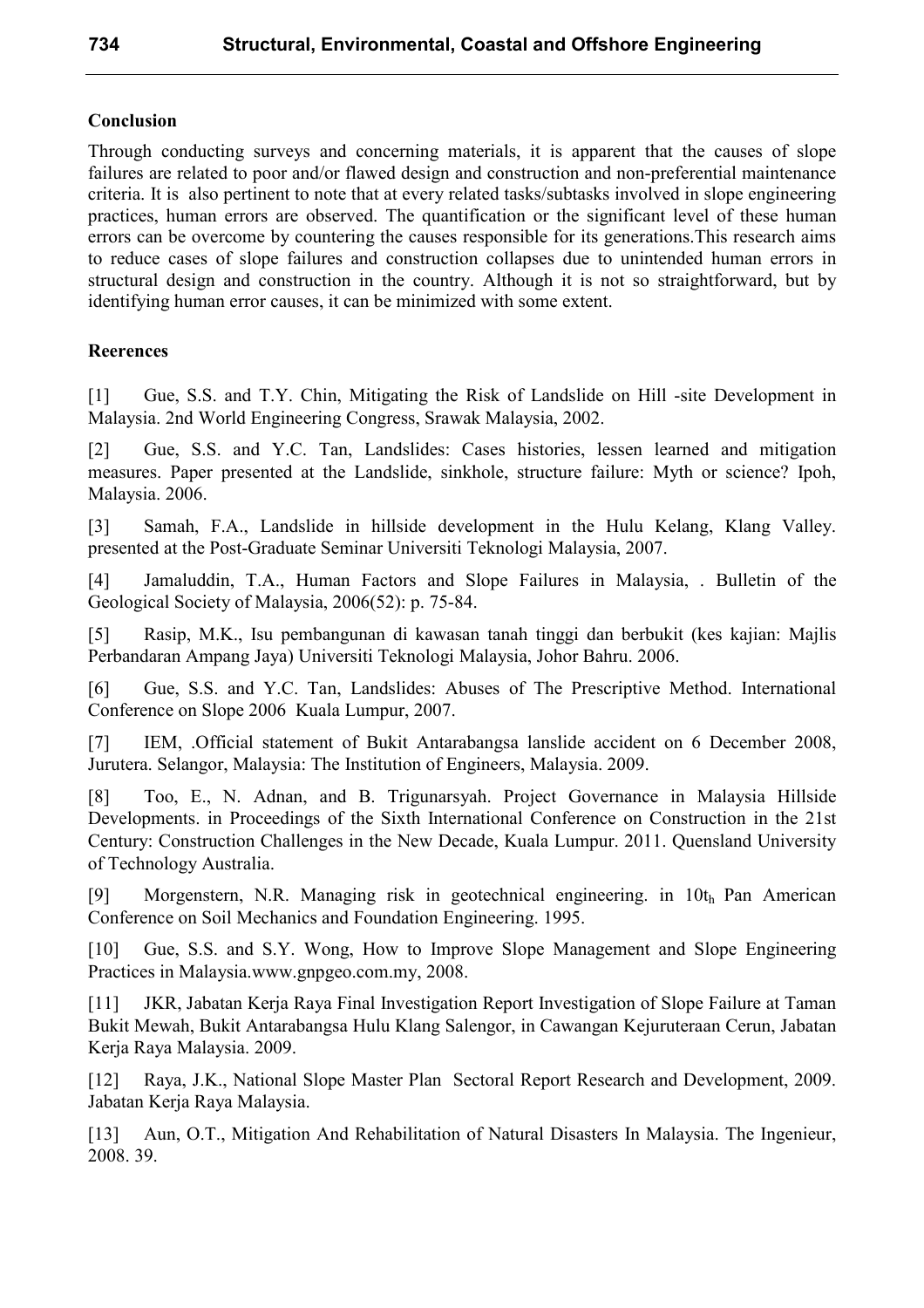[14] Qasim, S. and I.S.H. Harahap, Human Error related Risks of Malaysian Landslides, in Geotechnical Engineering For Disaster Mitigation And Rehabilitation And Highway Engineering 2011. 2011. p. 527-533.

[15] Madelsohn, R., The Constructability Review Process: A Contractor's Perspective,". Journal of Management in Engineering ASCE, 1997. 13(3): p. 17-19.

[16] Ahamad, H.Z., Safety Guidelines for Hillsite Development. Penang Town and Country Planning Department, 2012.

[17] Too, E., N. Adnan, and B. Trigunarsyah. Project Governance in Malaysia Hillside Developments. in Sixth International Conference on Construction in the 21st Century (CITC-VI) "Construction Challenges in the New Decade". 2011. Kuala Lumpur, Malaysia.

[18] Corrie, R.K., Project Evaluation. London: Thomas Telford LTD. 1991.

[19] Frimpong, Y., J. Oluwoye, and L. Crawford, Causes of Delay and Cost Overruns in Construction of Groundwater Projects in Developing Countries; Ghana as a case study. . International Journal of Project Management, 2003. 21(5): p. 321-326.

[20] Gue, S.S., S.S. Liew, and Y.C. Tan. Lessons Learned from Some Failures of Housing Projects. in Seminar on Failures Related to Geotechnical Works. 2000. IEM 23-24 October.

[21] Oakes, G., Project Reviews, Assurance and Governance Aldershot, England ; Burlington, VT: Gower, 2008.

[22] Taha, M.R., et al., Geotechnical behaviour of a Malaysian residual granite soil. Pertanika Journal of Science & Technology, 1999. 7(2): p. 151-169.

[23] Gue, S.S. and S.W. Cheah, Geotechnical Challenges in Slope Engineering of Infrastructures. International Conference on Infrastructure Development, Putrajaya 2008.

[24] Chin, T.Y. and G.S. Sew, The Determination of Shear Strength in Residual Soils for Slope Stability Analysis, in Seminar Cerun Kebangsaan. 2001: Cameron Highlands p. 1-18.

[25] Gue, S.S. and Y.C. Tan, Guidelines for development on hill-sites. Tropical Residual Soils Engineering, 2004: p. 121.

[26] Mohamad, A.b., et al., Guidelines for Slope Design. Slope Engineering Branch, Jabatan Kerja Raya MALAYSIA, 2010.

[27] Sarma, A.K., Planning and Design of Drainage in Hilly Area: A Conceptual Guideline Integrated Landuse Planning and Water Resources Management (ILPWRM), 2012: p. 1-27.

[28] Siong, L.C. and T.S. Meng. Collapse 0f A Reinforced Soil Segmental Retaining Wall. in IEM-GSM Oktoberforum2005: "Case Histories in Engineering Geology and Geotechnical Engineering". 2005. Petaling Jaya.

[29] Gue, S.S. and S.Y. Wong, Slope Engineering Design and Construction Practice in Malaysia. CIE-IEM Joint Seminar on Geotechnical Engineering, Yilan, Taiwan, 2009.

[30] Jaapar, A.R.B., A framework of a national slope safety system for Malaysia. 2006, University of Hong Kong.

[31] Aiun, O.T. and O.H. Miin, Geotechnical Failures/Issues,Dispute Resolution and Mitigation. The Journal of the Institute of Engineers Malaysia, 2010. 71(1).